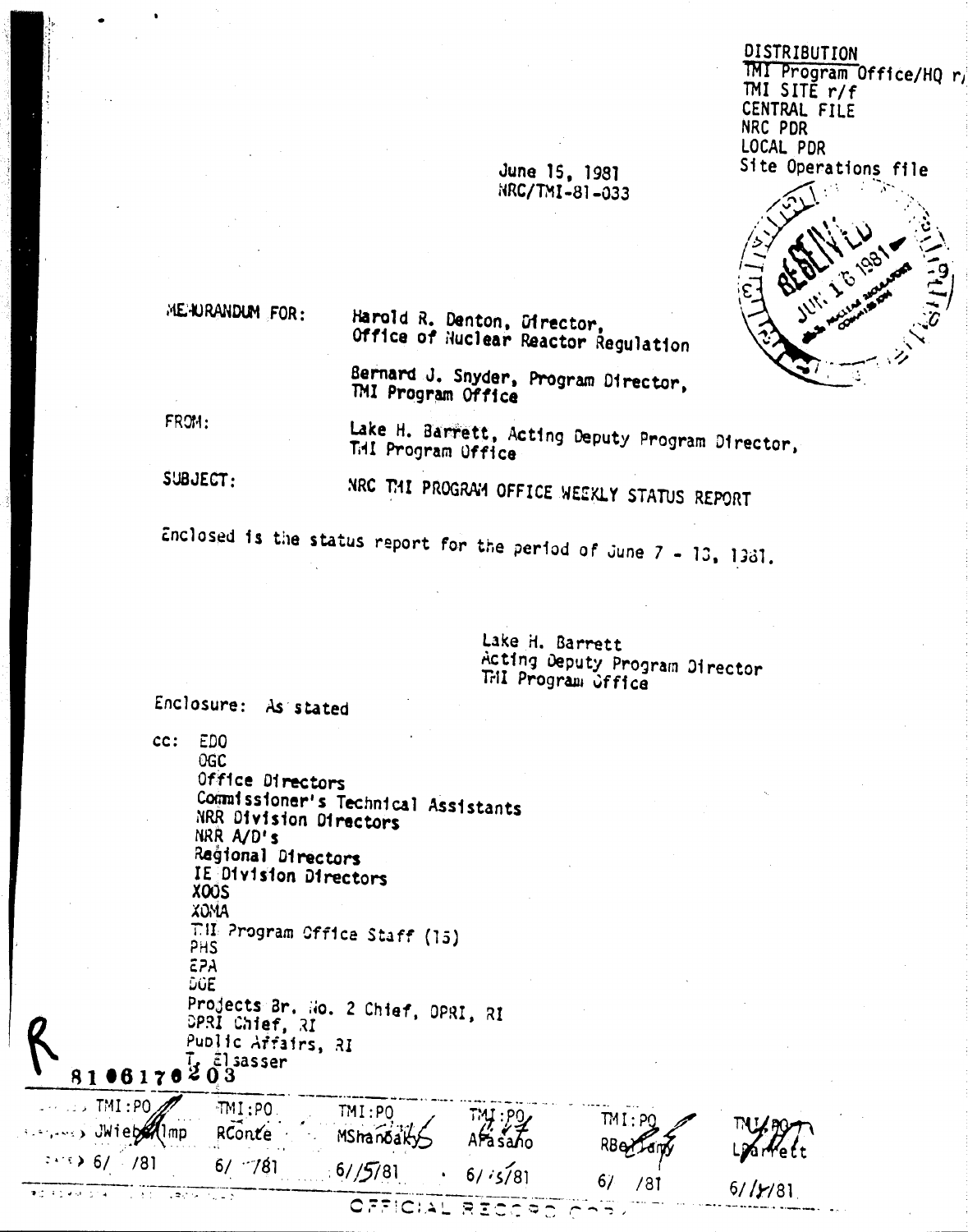## NRC 1MI PROGRAM OtFICE WEEKLY STATUS REPORT

Week Of June 7 -13. <sup>1981</sup>

#### Plant Status

Core Cooling Mode: Heat transfer from the reactor coolant system (RCS) loops to Reactor Building ambient. Available Core Cooling Modes: Decay heat removal systems. Long-term • cooling "8" (once through steam generator-B) RCS Pressure Control Mode: Standby Pressure Control (SPC) System. Backup Pressure Control Modes: Mini Decay Heat Removal (MOHR) System. Decay Heat Removal (DHR) System. Major Parameters (as of 0400, June 12, 1981) (approximate values) Average Incore Thermocouples: 117°F Maximum Incore Thermocouple: 143°F

RCS Loop Temperatures:

| Hot Leg                 | 116°F                  | 119°F        |
|-------------------------|------------------------|--------------|
| Cold Leg $(1)$<br>$(2)$ | 68°F<br>$69^{\circ}$ F | 71°F<br>69°F |

Res Pressure: 97 psig

1.

Reactor Building: Temperature: 71°F<br>Water level: Eleva

Elevation 290.8 ft. (8.3 ft. from floor) via penetration 401 manometer Pressure: -0.4 psig Concentration: 1.8 x 10-6 uCi/ml Kr-85 (Sample taken 6/8/81)

# Effluent and Environmental (Radiological) Information

Liquid effluents from the TMI site released to the Susquehanna River after processing, were made within the regulatory limits and in accordance with NRC requirements and City of Lancaster Agreement

During the period June 7, 1981, through June 13. 1981, the effluents contained no detectable radioactivity at the discharge point although individual effluent Sources which originated within Unit 2 contained minute amounts of radioactivity. Calculations indicate that less than 1 millionth (0.000001) of a curie of Cs-137 was discharged. This represents less than 0.000001% of the permissable total liquid activity as specified in Technical Specifications for operational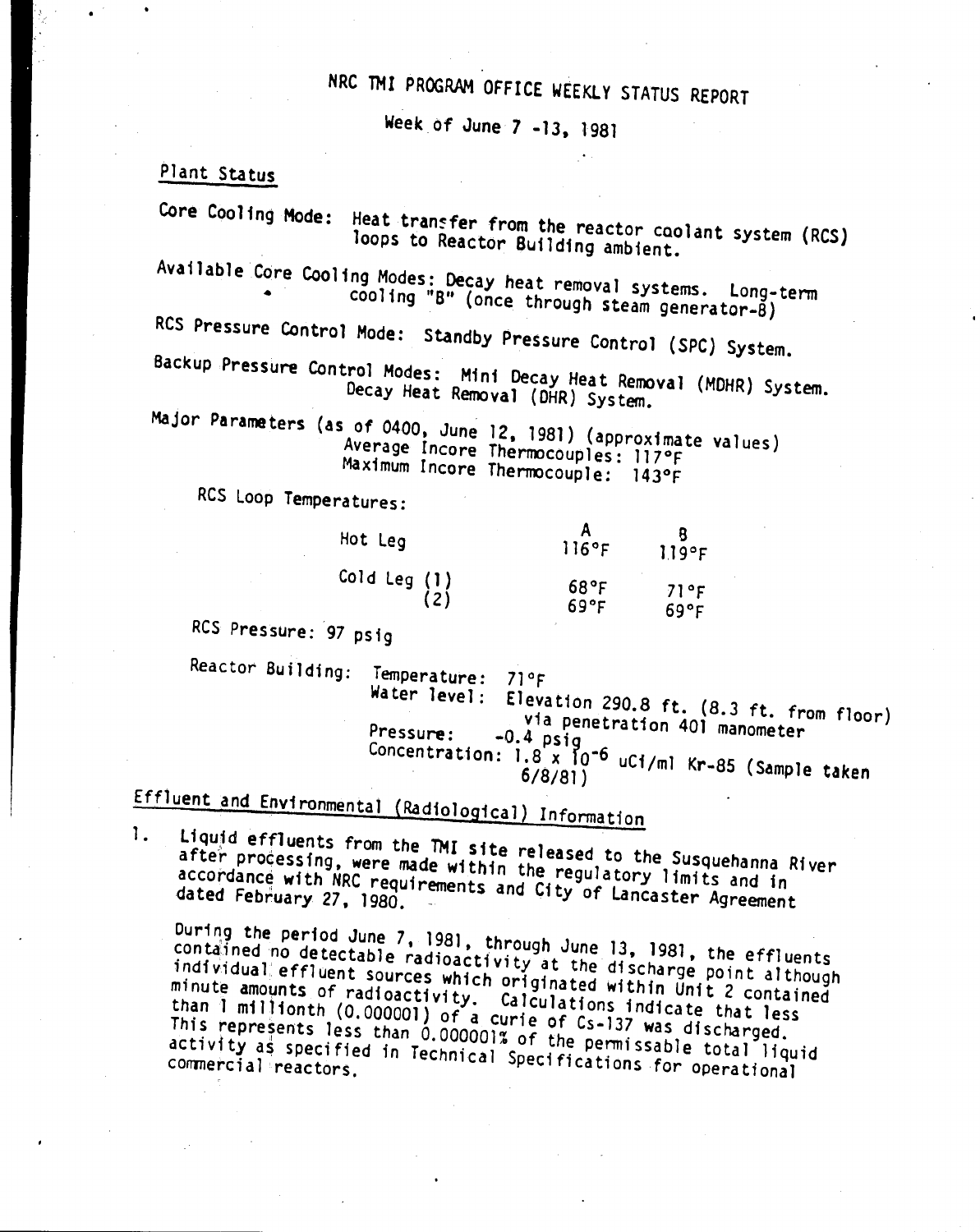Airborne effluents from the TMI site released to the environment, after processing, were made within the regulatory limits and in accordance with NRC requirements.

 $2.$ 

 $3<sub>1</sub>$ 

During the reporting period April 1-30, 1981, the licensee reported the following gaseous releases:

Curies

| Noble Gases  | 17.31       |  |
|--------------|-------------|--|
| Particulates | 0.000000785 |  |
| Tritium      | 2.3         |  |

The above releases represent a small fraction of the allowable regulatory limits. The instantaneous airborne effluents are measured on a continuous basis, however, for accurate calculation of total curies released, effluent samples are analyzed in the laboratory and the data evaluated. On the basis of the data from these samples, a draft effluent report is issued monthly by the licensee. Airborne effluent information will be provided in the weekly status report on a monthly basis.

- Environmental Protection Agency (EPA) Environmental Data. from EPA monitoring of the environment around the TMI site were as
	- The EPA measured Kr-85 concentrations ( $pCi/m<sup>3</sup>$ ) at several environmental monitoring stations and reported the following

| Localion                                      | Ma v<br>$29 - June 5,$<br>1981 |
|-----------------------------------------------|--------------------------------|
|                                               | $(pC1/m^3)$                    |
| Goldsboro<br>Observation Center<br>Middletown | 22.5<br>31.4                   |
| Yorkhaven                                     | 26.0                           |

All of the above levels of Kr-85 are considered to be back-

- No radiation above normally occurring background levels was detected in any of the samples collected from the EPA's air and gamma rate networks during the period from June 4, 1981, through June 11, 1981.
- 4. NRC Environmental Data. Results from NRC monitoring of the environment around the TMI site were as follows: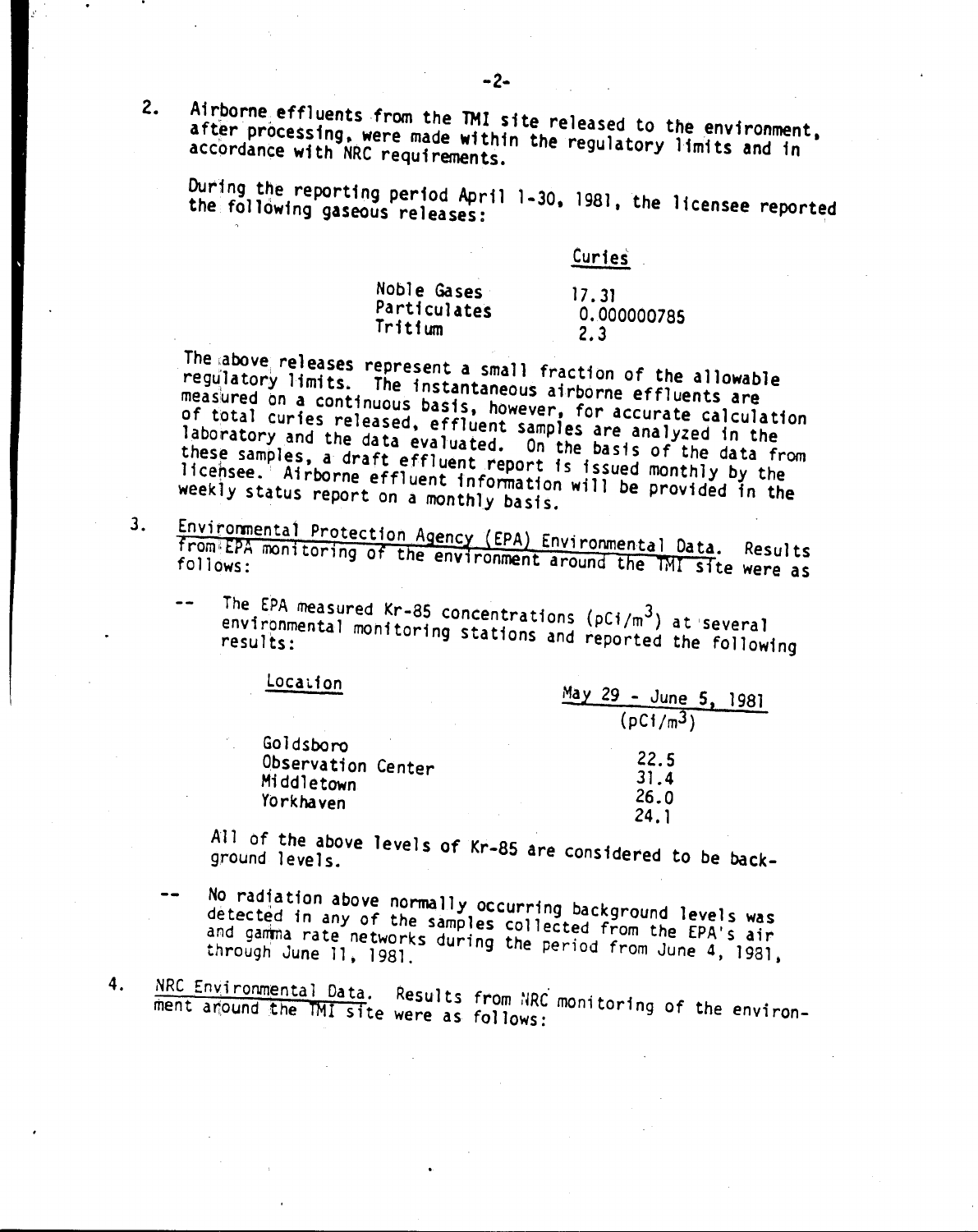The following are the NRC air sample.analytica1 results for the onsite continuous air sampler:

#### Sample Period

HP-271 June 3, 1981 - June 10, 1981

#### 1-131 Cs-137 *luCi/cc) luCi/cc)*

#### <8.5 E-14 <8.5 E-14

- Environmental TLO measurements for the period March 12 \_ April 9, 1981, around TMI indicated gamma radiation to be at the natural background levels. Fifty-nine TLD's registered doses ranging from 0.1 mR/day to 0.3 mR/day. Average dose was 0.2 mR/day. These dose rates are consistant with natural background radiation in the TMI area.
- s. Licensee Radioactive Material and Radwaste Shipments
	- On Monday, June 8, 1981, a 40 ml Unit 2 reactor coolant sample was sent to Babcock and Wilcox (B&W), Lynchburg, Virginia.
	- On Monday, June 8, 1981, one 6<sup>1</sup> x 6<sup>1</sup> EPICOR-Il dewatered resin liner (liner OS-5) from Unit 2 was shipped to U. S. Ecology, Richland, Washington.
	- $\bullet$   $\bullet$ On Monday, June 8, 1981, one 6 <sup>1</sup><sup>x</sup> 6' EPICOR-II dewatered resin liner (liner OS-7) from Unit 2 was shipped to U. S. Ecology, Richland, Washington.
	- On Tuesday, June 9, 1981, one 6' <sup>x</sup> 6' EPICOR-II dewatered -resin liner (liner OS-6) from Unit 2 was shipped to U. S. Ecology, Richland, Washington.
	- On Tuesday, June 9, 1981, a 1,000 ml. Unit 1 WECST (waste . evaporator condensate storage tank) sample was mailed to Teledyne Isotopes, WestWOOd, New Jersey.
	- On Tuesday, June 9, 1981, two Hittman 6' x 6' steel liners  $\sim$ containing Unit 1 solidified evaporator bottoms were shipped to U. S. Ecology, Richland, Washington.
	- On ThurSday, June 11, 1981, one 6' <sup>x</sup> 6' EPICOR-II dewatered  $-$ resin liner (liner 05-2) from Unit 2 was shipped to U. S. Ecology, Richland, Washington.
	- On Thursday, June 11, 1981, 78 drums containing Unit 2 contaminated  $-1$ laundry were shipped to Tri-State Industrial Laundries, Utica,
	- On Friday, June 12, 1981, two Hittman steel liners containing Unit 1 solidified evaporator bottoms were shipped to U. S.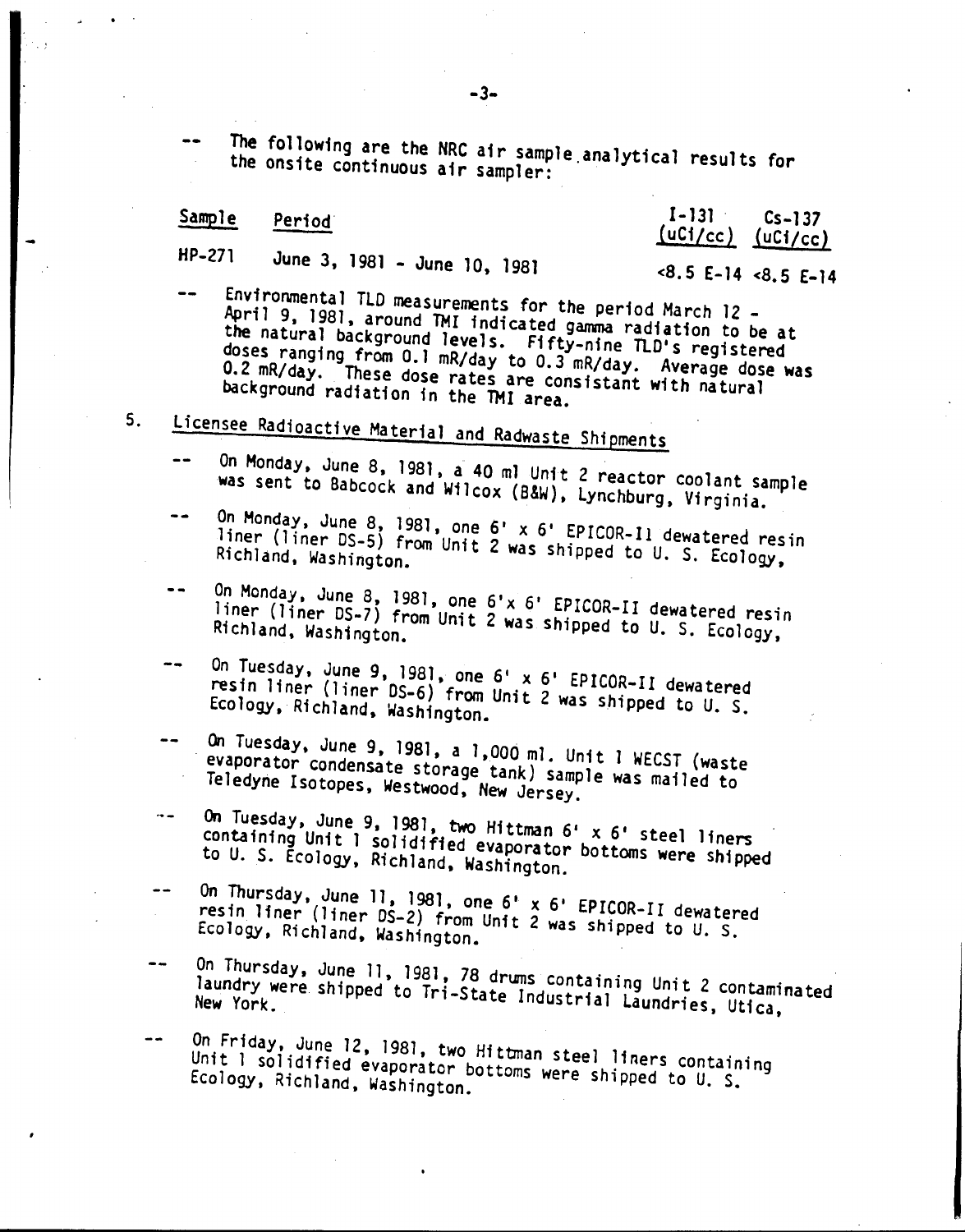## Major Activities

. .

1. Reactor Coolant Water Activity. Included in this weekly status report is a summary of the radioactivity in the reactor coolant system (RCS). RCS samples are drawn and analyzed weekly •. Based on these samples. the present gross beta-ganma activity in the primary system water is approximately 60 uCi/ml. Cesium-l37 and strontium 90 are the predominant contributors to the activity in the primary system. The graph attached to this report depicts the change in Cs-137 and Sr-90 activity with time after the accident. The graph also includes plots of the tritium and Kr-85 concentrations in the

Natural ,radioactive decay has reduced the activity contributions of most other measurable radioisotopes in the RCS to insignificant levels. In addition to natural decay, activity in the primary system is being reduced by dilution caused by the approximate 0.1 GPM RCS leak and make-up rate. Sr-90 activity has remained relatively constant due to the apparent continuous low leach rate of strontium from the fuel. The submerged demineralizer system (50S) will be used in a feed and bleed mode to remove most of the remaining activity from the primary system. Feed and bleed entails draining approximately 70,000 gallons of primary cooland to a reactor coolant bleed tank (RCBT) while making up from the stand-by pressure control system. Once drained, the primary water will be processed through the 5DS and returned to the ReS. As processed water is returned to the RCS, RCS water will be drained to the RCBT

### 2. Submerged Demineralizer System (SDS). Functional tests are complete

, , ,

with the exception of a few items which are undergoing engineering evaluation and further testing. Operator training on components not invol.ved with the outstanding functional testing is in progress. The operator training does not involve processing of contaminated water. The licensee is preparing procedures for NRC approval. The procedures are based on functional testing procedures and operator comments as a result of the operator training.

The staff's evaluation of the licensee's request to operate the SDS is near completion. Final NRCapproval is expected to OCcur the week of June 15, 1981, contingent upon internal NRC review. Upon completion of the NRC evaluation, a press conference is expected to be held by the NRC at its Middletown Office to discuss the SDS.